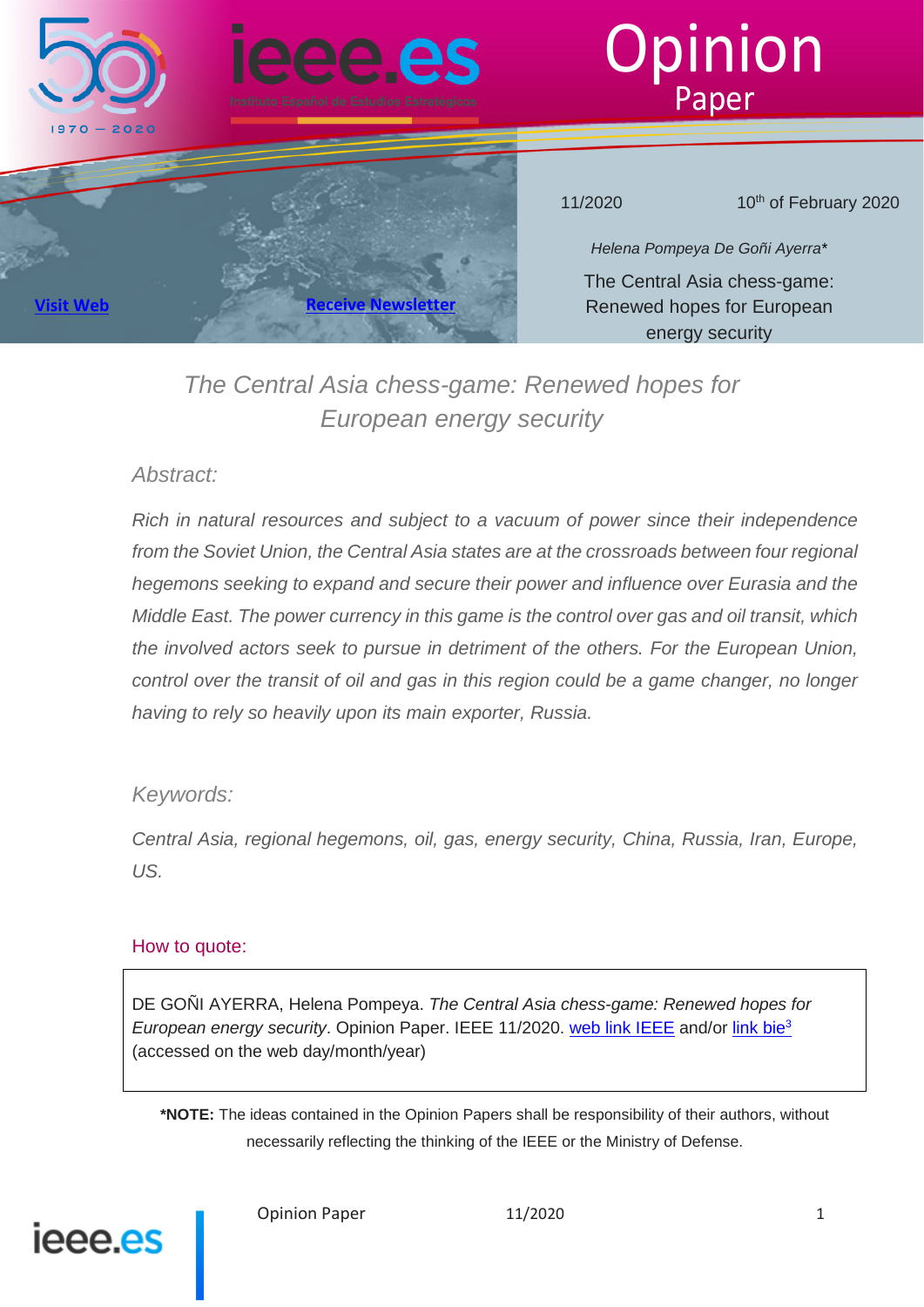

# **Introduction**

Located in Mackinder's Heartland, Central Asia is the region composed by the five exsoviet republics of Kazakhstan, Kyrgyzstan, Tajikistan, Turkmenistan and Uzbekistan. Mackinder identified it as a key area of Eurasia and predicted that dominion over this region would always impregnate the geopolitical calculations of surrounding hegemons<sup>1</sup>. This prediction has held true all throughout the past century and still does. Central Asia is rich in fossil fuels, and its economy is highly dependent on oil and gas production. The relative stability of this region —as compared to its neighbors in the Middle East— and its position at the crossroads between energy consumers and producers turns Central Asia into a key route for pipeline transit and energy production.

Furthermore, the dissolution of the Soviet Union generated a vacuum of power in the region, leading to an interesting and complex geopolitical panorama, as the surrounding regional powers tried to step in and secure their disparate interests. Central Asia is surrounded by Eurasia's hegemons: Russia and China, with whom it shares borders; and Europe which has only recently acknowledged the geopolitical importance of this region. Iran to the south is a player that should not be



Source. Created with mapchart.net

overlooked, since it is a regional superpower in the Middle East and has the capacity to project its influence over the region. Despite the U.S. not being too involved in Central Asia, the recent publication of its strategy towards Central Asia, its role as a global superpower and its relations with the surrounding hegemons make its stance worth taking into consideration.

<span id="page-1-0"></span><sup>1</sup> MACKINDER, Halford J. "The geographical pivot of history", *The Geographical Journal*, Nº 4, Vol. 23, (April 2004).



<u>.</u>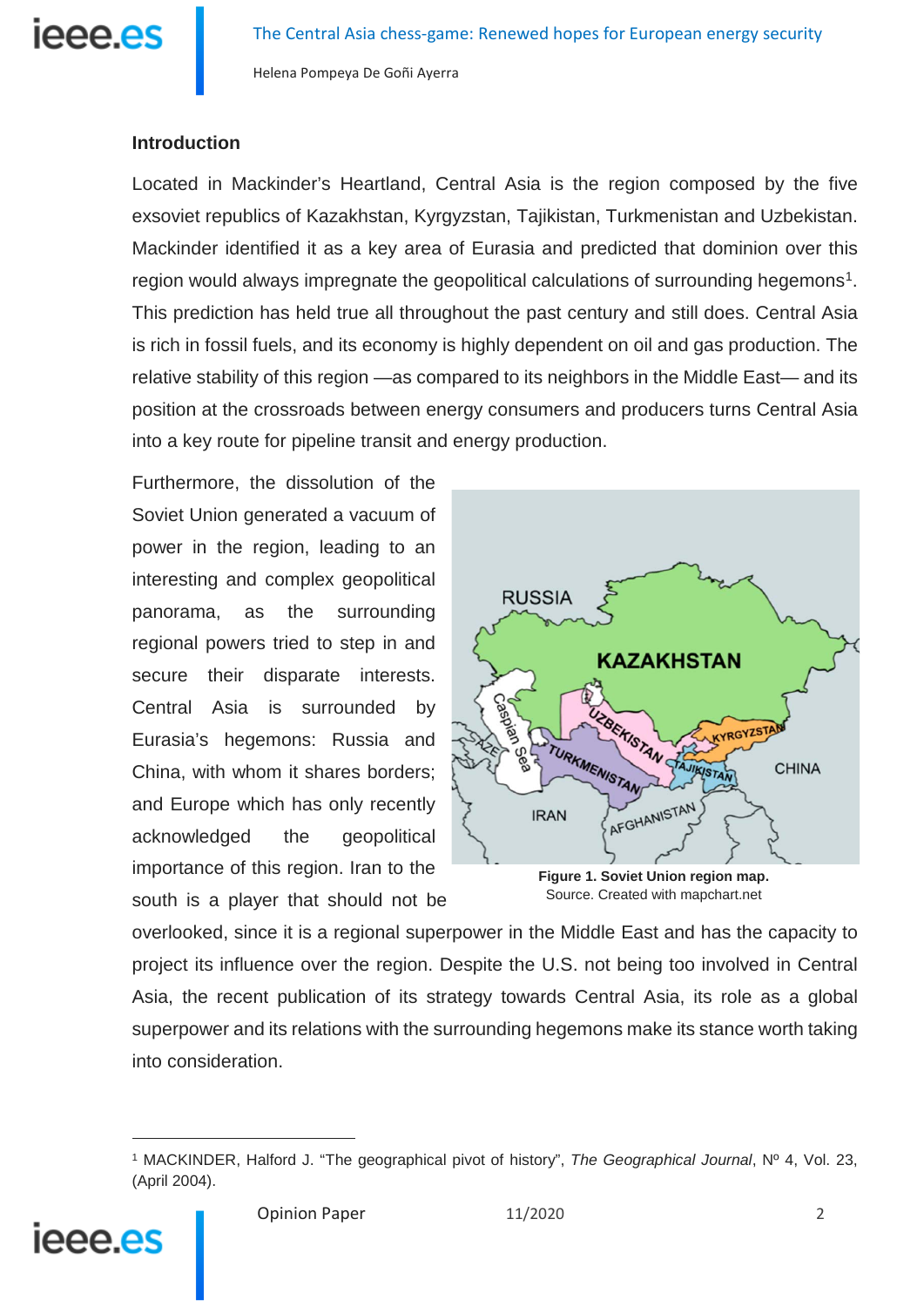

#### **Hegemonic interests**

Central Asia is a game board in which four regional hegemons are competing against each other. Whoever gains power, understood here as control over the oil and gas transit, does so at the other's expense. In order to understand the complex geopolitical and geostrategic situation taking place in Central Asia, the historical and current interests and strategies of Russia, China, Europe and Iran in the region will be addressed. Despite the U.S. not being a regional power in Central Asia, its role in the region will also be discussed given its influence capabilities as a global superpower.

#### *Russia*

A historical continuum of wars and conflict has made the feeling of insecurity a defining feature of the Russian state. To counterbalance this inherent feeling, product of its historical legacy, Russia has pursued expansionism and the creation of buffer zones to achieve security and block potential threats. Furthermore, Russia longs to have an exit to warm seas, which has also accompanied its expansionist policy. Russia sees both Central Asia and the Caucasus as a buffer zone between it and the Greater Middle East, a zone it must dominate to secure itself from the political and religious upheavals of the Greater Middle East, as well as from Iran's influence expansion in the region<sup>[2](#page-2-0)</sup>.

Russia's main concerns in Central Asia are: the security of the Russian minorities in the ex-soviet countries, maintaining its historical influence over the region, avoiding U.S. penetration in the area and most importantly, ensuring that gas and oil produced in those countries is transported through Russian territory and not through European one<sup>[3](#page-2-1)</sup>. While interested in maintaining its historical ties to the region, the Central Asia countries seek to become ever more independent from Russia, thus turning towards other hegemons such as Europe or China. Both of which have already overtaken Russia's economic involvement in Central Asia. While Europe has only recently showed interest in this area, China is challenging Russia's position in the region through the creation of infrastructure and by purchasing vast quantities of natural resources. Despite sharing an alliance based

<span id="page-2-1"></span><span id="page-2-0"></span><sup>3</sup> OMELICHEVA, Mariya Y. "Russia's Foreign Policy in Central Asia" (February 2018).



<sup>2</sup> KAPLAN, Robert D. *The Revenge of Geography: What the map tells us about coming conflicts and the battle against fate,* (Paperback, 2013), 10.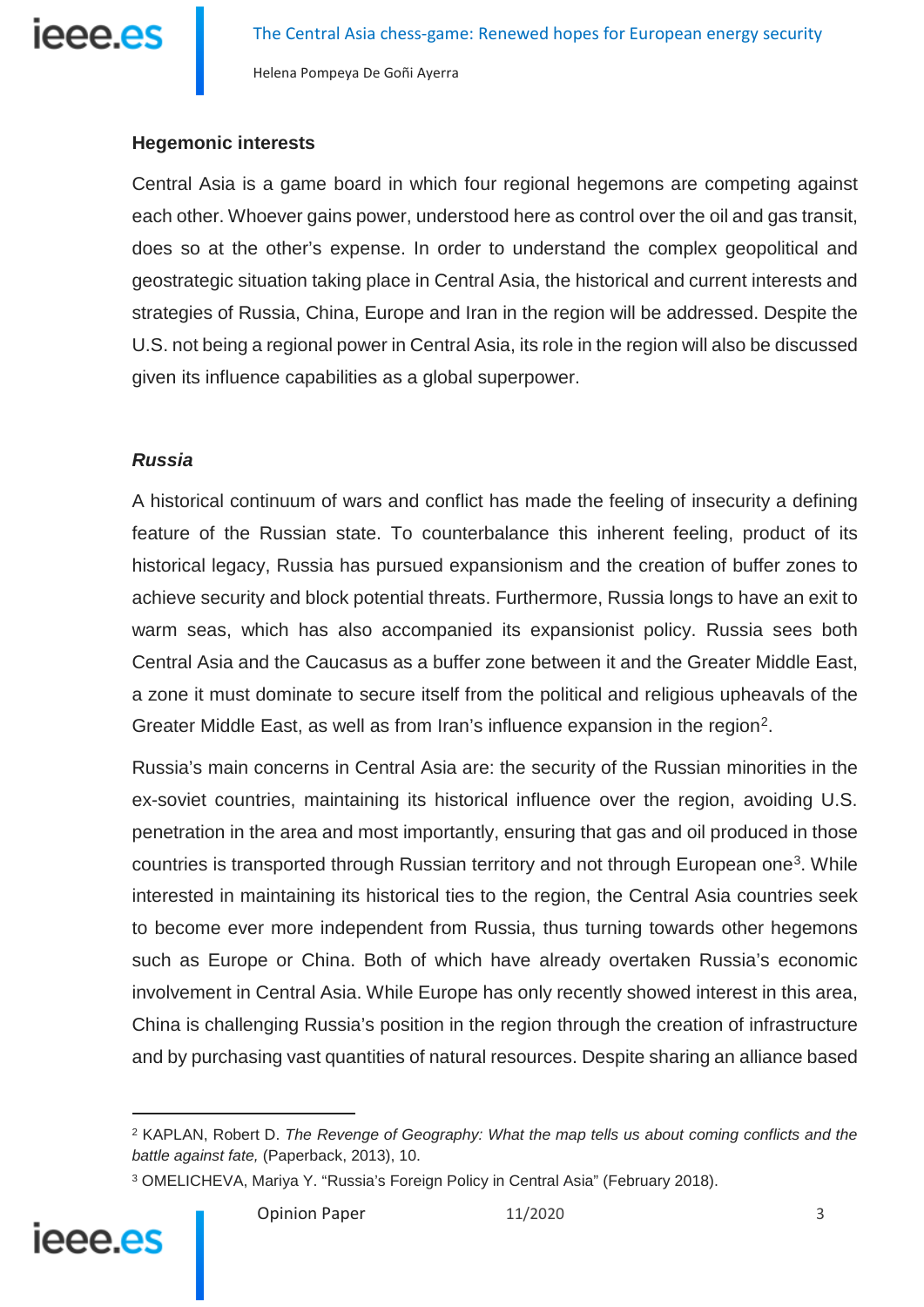on their mutual anti-U.S. foreign policies, their geographical proximity, and demographic, military and economic might, generates a tense and complicated relationship between these two revisionist powers. Aware of this they launched the Shanghai Cooperation Organization (SCO), a permanent intergovernmental organization to ensure regional security and stability. The organization includes the participation of all the Central Asian states except for Turkmenistan. Despite the existence of the SCO, Central Asia and their shared frontier in the Far East are points of tension for both hegemons.

Military-wise Russia remains the dominant force in Central Asia through its Collective Security Treaty Organization alliance with Tajikistan, Kyrgyzstan and Kazakhstan. The latter two countries are also members of the Russia-led Eurasian Economic Union (EAEU).

#### *China*

China's size and geographical position in the map allow it to be both a continental and a sea power. It is embedded in the Chinese strategic culture to exercise its power through means of economic and cultural attraction of other societies. China, aware of its potentiality to be a land and sea power, seeks to expand its sphere of influence through the creation of road and railroad infrastructure and by gaining access to major sea trade routes, thus enhancing its power and economic interactions<sup>[4](#page-3-0)</sup>. While being the third military power behind Russia and the U.S., China is expanding its sphere of influence through the implementation of economic initiatives, such as the Belt and Road Initiative. This project contemplates the creation of six overland corridors, two of which will pass through Central Asia: The New Eurasia Land Bridge (China-Kazakhstan-Russia-Belarus-Europe) and China-Central Asia-West Asia, connecting western China to Turkey and Iran via all five Central Asian countries<sup>[5](#page-3-1)</sup>.

Central Asia is a key piece for three of the main Chinese strategic goals: incrementing trade with Europe, securing access to resources, and gaining access to the Indian Ocean's ports. China needs to secure raw materials in order to support the rising living

<span id="page-3-1"></span><span id="page-3-0"></span><sup>5</sup> "The new Silk Road corridors", One Belt One Road, accessed January 2020. Available at: <https://www.oboreurope.com/en/beltandroad/one-belt/>



<sup>&</sup>lt;sup>4</sup> Idem.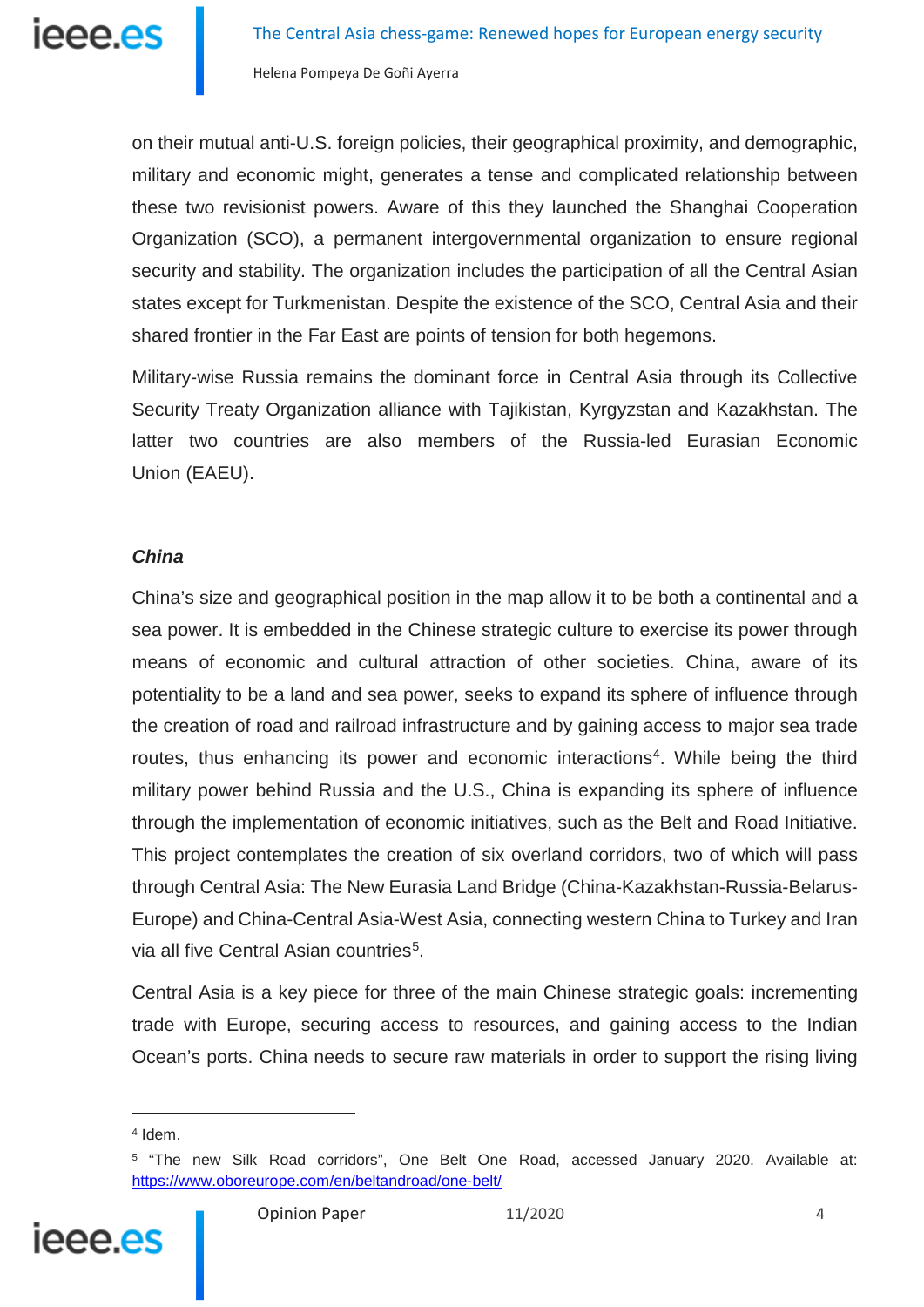standards of its population, and Central Asia is rich in said resources. Thus, China is offering to create major infrastructure projects which benefit the region, in order to exploit its economic potential and resources. These infrastructure projects are also a key component of the second goal, gaining access to the Indian Ocean resources and ports. Despite Central Asia being landlocked, China is building roads and railroads to connect the autonomous region of Xinjiang with Kyrgyzstan, Tajikistan, Afghanistan and Pakistan to ensure access to natural resources and ports from the Indian Ocean locked due to the various straits separating it from the South China Sea<sup>[6](#page-4-0)</sup>.

As a regional hegemon, China is increasing its power to secure its interests without restoring to the use of force, thus abiding by Sun Tzu's principle, key to Chinese strategic culture. Sun Tzu, author of the Art of War, exalted victory without bloodshed, subduing the enemy without fighting<sup>[7](#page-4-1)</sup>. Creating trade routes and economic networks enhances Chinese power and territorial influence without creating a security dilemma leading to the use of force.

## *European Union*

Until very recently Central Asia was a region overlooked by Europe, more concerned about its relations with its nearest neighbors, imposed by geography: Russia, Africa and the Middle East. Approaches to Central Asia were limited to economic and development programs. However, renewed negotiations over the Trans-Caspian Gas Pipeline and the European Council's new strategy for Central Asia launched in 2019 are increasing the opportunities for a strong partnership between these two regions. Europe's priorities in the region are responding to security threats, protecting human rights, promoting economic development, developing transport and energy links, and ensuring environmental protection<sup>[8](#page-4-2)</sup>.

Despite a friction possibility with China over Central Asia's resources —especially in Turkmenistan— the infrastructure projects carried by the Asian giant benefit the European

<span id="page-4-2"></span><span id="page-4-1"></span><span id="page-4-0"></span><sup>8</sup> RUSSEL, Martin. "The EU's new Central Asia Strategy", *European Parliament* (January 2019). Available at: [https://www.europarl.europa.eu/RegData/etudes/BRIE/2019/633162/EPRS\\_BRI\(2019\)633162\\_EN.pdf](https://www.europarl.europa.eu/RegData/etudes/BRIE/2019/633162/EPRS_BRI(2019)633162_EN.pdf)



 $6$  Idem<sup>3</sup>.

<sup>7</sup> Giles, *Sun Tzu: On the Art of War*, (Abingdon, Oxon: Routledge), (2013).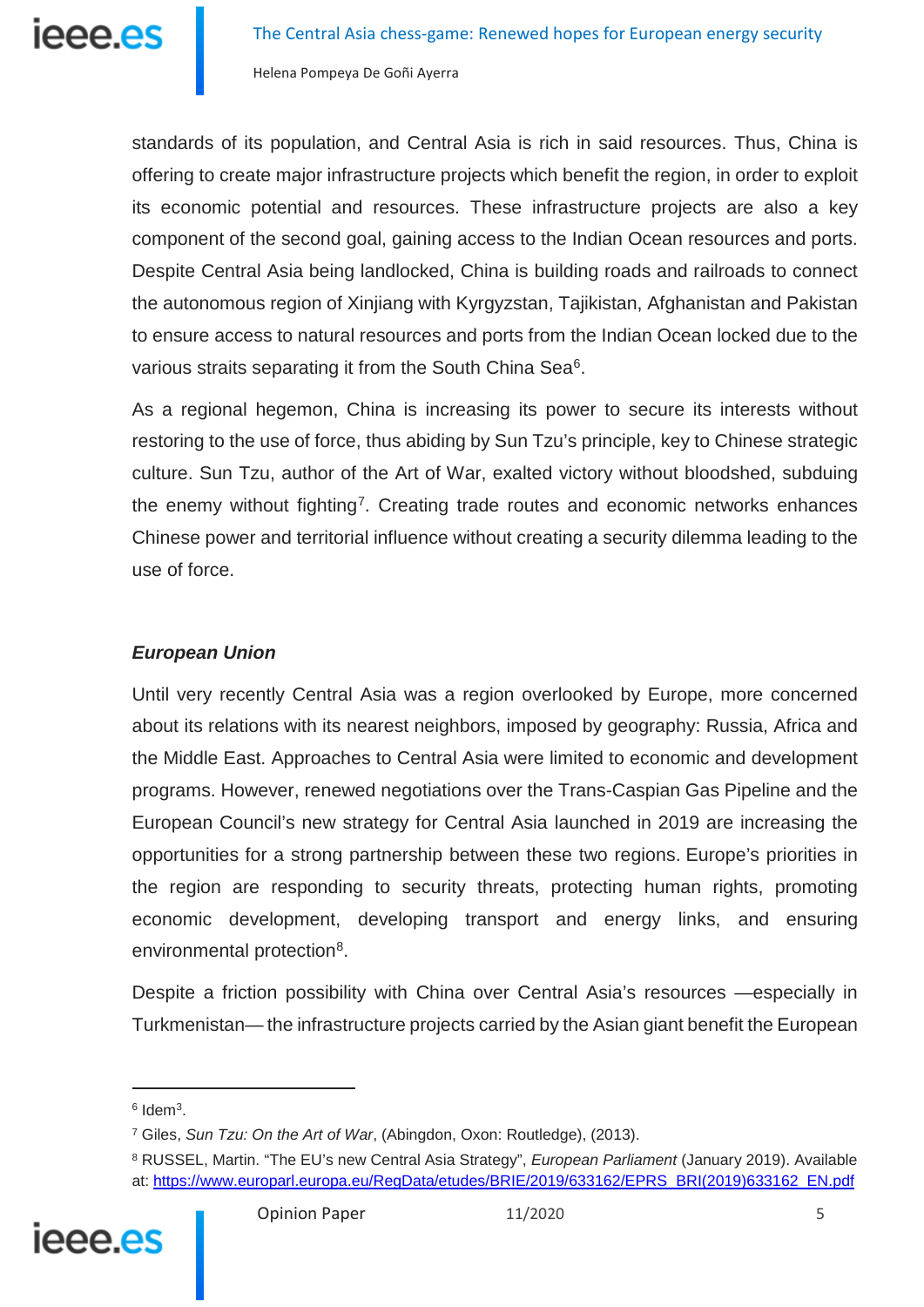economic performance and involvement in the region. Both hegemons have become the region's biggest trading partners, and mutual interests of cooperation between them allow for new opportunities of collaboration in Central Asia. At the same time, Central Asian countries are becoming more interested in engaging with Afghanistan, which can be relieving for Europe. While economic cooperation per se does not ensure stability, it can facilitate negotiations and cooperation in other areas such as security. This can appease Europe's fear of Afghani instability spilling over its neighboring countries.

In the absence of a Western military presence in the region, and of Central Asian aspirations to join the EU or NATO, Russia has not objected to EU involvement either[9.](#page-5-0) Nonetheless, renewed hopes for the implementation of the Trans-Caspian Gas Pipeline have been received with mistrust and opposition from Russia and Iran. The most important geostrategic aspect of Central Asia for Europe remains the diversification of oil and gas routes. Circumventing Russian territory for energy transit would enhance Europe's energy security, by limiting Russia's coercive power. The construction of the Trans-Caspian Gas Pipeline could be a game changer for Europe, entailing an increase in security and ensuring that its high energy demands are met. Given the geostrategic importance of the matter, the construction of the Trans-Caspian Gas Pipeline and its impact on European security will be furthered develop in following sections.

Eurasian hegemons Russia, China and Europe are by far the most important and powerful actors playing their cards in Central Asia. While the bulk of the game will be played between them, there are two additional powers that should not be overlooked, since they also have the capacity to influence the balance of power: Iran and the U.S.

#### *Iran*

Iran still remembers its past as the world's first superpower, in the age of the Persian Empire. The conduits for Islamization and civilization in Central Asia were the Persian language and culture, creating ethnic links in Central Asia that are still present nowadays, and that could be used to increase Iran's influence arch over the region<sup>10</sup>. Furthermore, Iran stands in a key advantageous location, being the only country, which encompasses

<sup>9</sup> Idem<sup>8</sup>.

<u>.</u>

<span id="page-5-1"></span><span id="page-5-0"></span> $10$  Idem  $3$ .



Opinion Paper 11/2020 6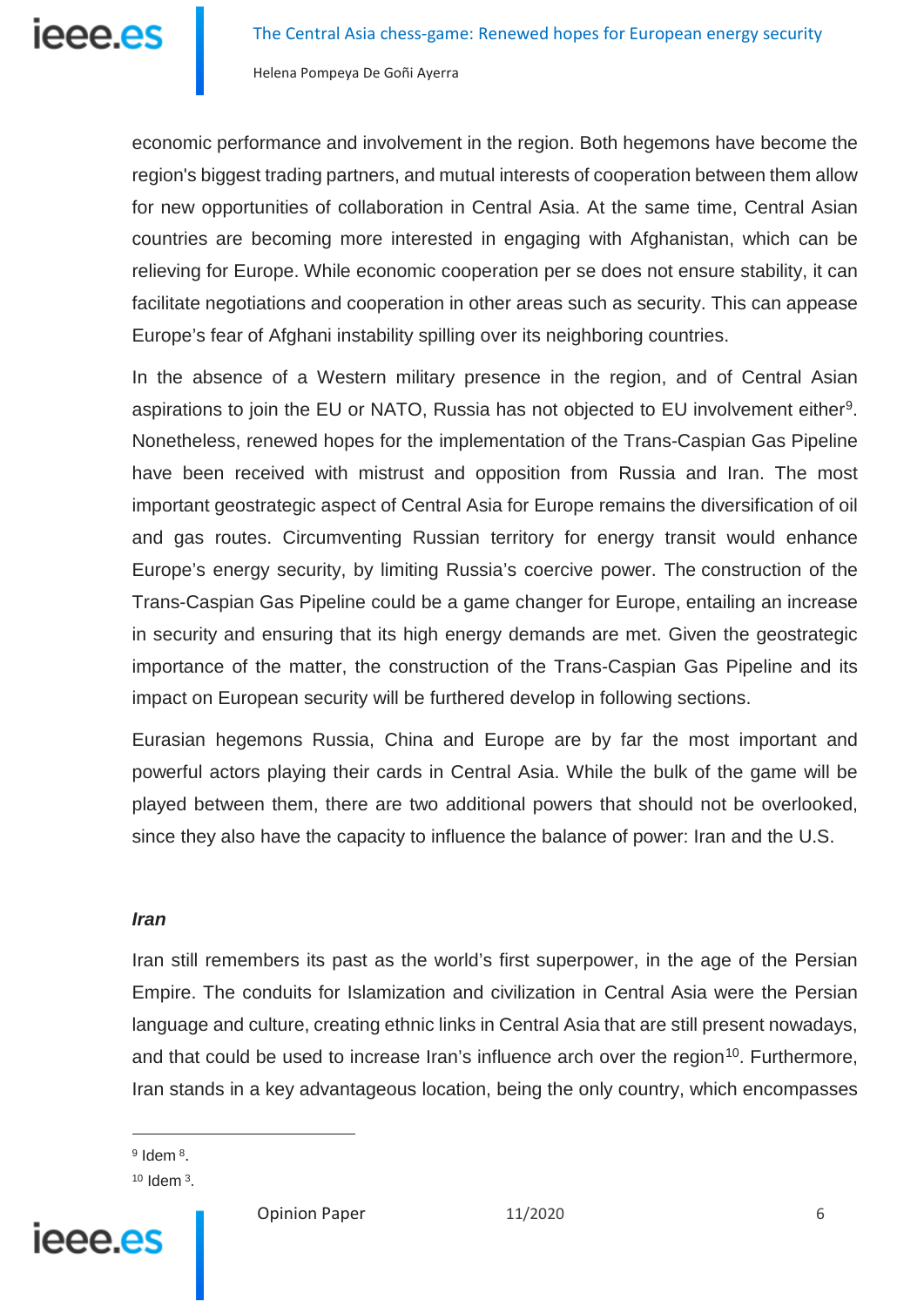both energy-producing areas —the Middle East and Central Asia—. While it is not a powerful hegemon for Eurasia, within the Middle East Iran is a regional superpower. Not only does Iran dominate the whole Persian Gulf, but it can provide the shortest route to warm waters to the landlocked Central Asian countries, increasingly interested in joining the international markets.

Nonetheless, while after the collapse of the Soviet Union Iran was quick to recognize the independence of the Central Asia states and sought to expand its influence through cultural, historical and religious commonalities, its soft power policies on the region are being undermined by the current state of geopolitical affairs and tensions. Central Asia states are well aware that a close relationship with Iran would damage connections with the EU and the U.S., powerful western partners with whom it seeks to get closer. Not only that, Russia was also discontent about Iran's military and political leverage in Tajikistan and seeks to prevent Iran's growing influence in the region. Despite its advantageous position regarding geography, as well as religious and cultural commonalities, U.S. containment strategy towards Iran in the form of economic sanctions, the current escalation of tensions over the death of Soleimani, and Iran's tense relations with the West, make it an unattractive partner for Central Asia<sup>11</sup>.

## *U.S.*

Due to its lack of historical ties to the region and its geographical distance, the U.S. has never been a major player in Central Asia, and even less so after it decided to leave Afghanistan in the period from 2011 to  $2014^{12}$  $2014^{12}$  $2014^{12}$ . Nonetheless, and in accordance to the Strategy for Central Asia 2019-2025 published by the U.S. Department of State this February 2020, the U.S. has made clear its purpose of becoming an important actor and economic partner in the region. Its main objectives in Central Asia are: support and strengthen the sovereignty and independence of the Central Asian States, reduce terrorist threats, expand and maintain support for stability in Afghanistan, encourage

<span id="page-6-1"></span><span id="page-6-0"></span><sup>11</sup> BOTOBEKOV, Uran. "Unjustified Hope of Iran's Central Asia Policy", *modern diplomacy* (August 31, 2019). Available at: <https://moderndiplomacy.eu/2019/08/31/unjustified-hope-of-irans-central-asia-policy/> <sup>12</sup> GUSEV, Leonid. "The Importance of Central Asia for Russia's Foreign Policy", ISPI, (October 3, 2019). Available at: [https://www.ispionline.it/en/pubblicazione/importance-central-asia-russias-foreign-policy-](https://www.ispionline.it/en/pubblicazione/importance-central-asia-russias-foreign-policy-24071)[24071](https://www.ispionline.it/en/pubblicazione/importance-central-asia-russias-foreign-policy-24071)

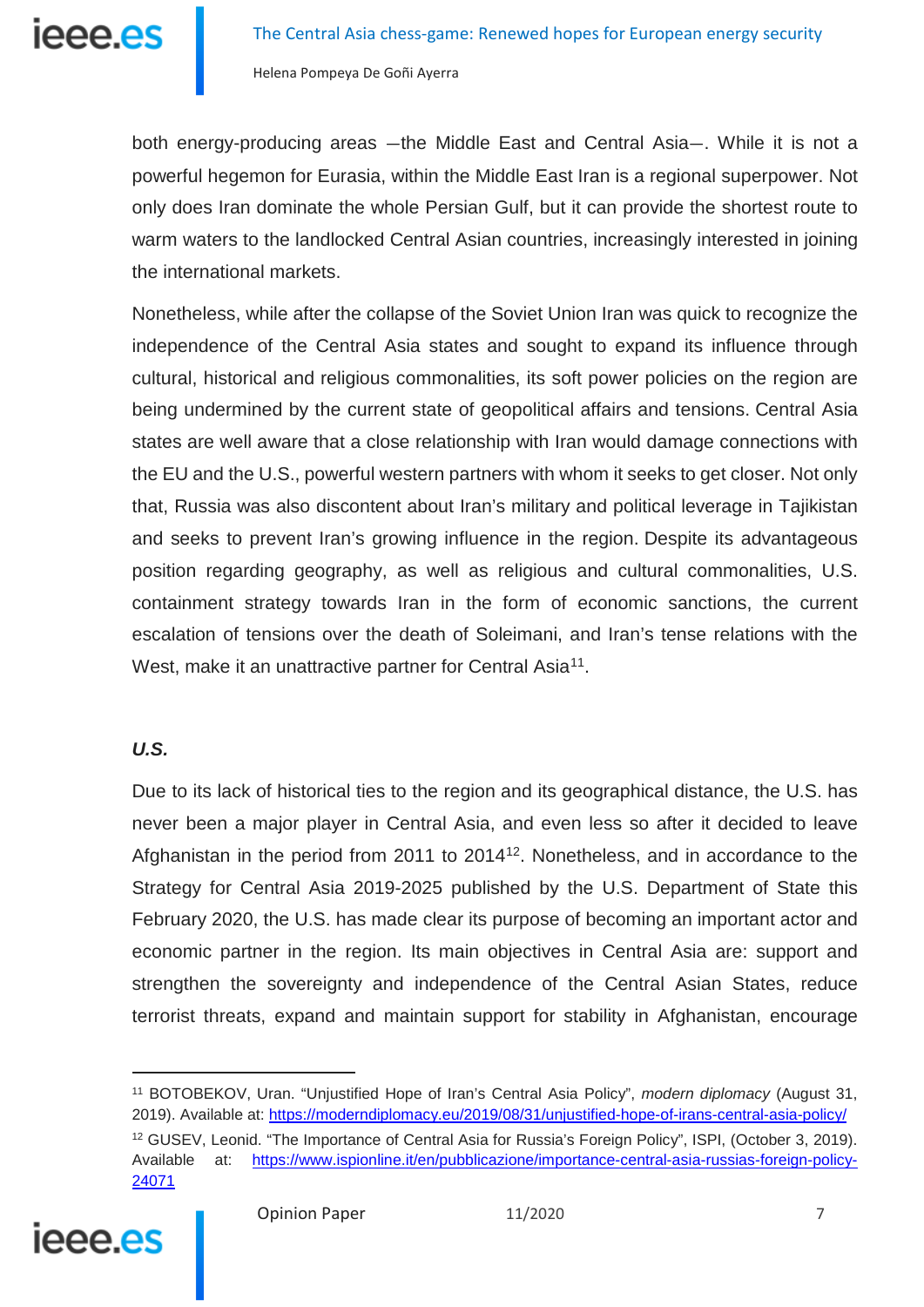

connectivity between Central Asia and Afghanistan, promote the rule of law and respect for human rights, promote U.S. investment in and development of Central Asia<sup>[13](#page-7-0)</sup>.

It is easy to deduce that this strategy –despite insisting on the importance of Afghanistan's stability- goes hand in hand with the National Security Strategy published in 2017, in which the U.S. identifies Russia and China —revisionist powers— as geopolitical threats to the U.S. security. While the U.S. aims at reducing the expansion of the Sino-Russian sphere of influence, actions in the region will be limited to economic and political aspects, since involving itself directly would lead to an escalation of the already tense situation with Russia and China. Furthermore, U.S. is likely to back the EU's projects for energy transit in the area at the expense of the other two players. Neutralizing and decreasing Sino-Russian influence and power in Eurasia —and in the world— is paramount for the U.S. if it wants to maintain its status as a global superpower.

Russia along with China is seeking to prevent a US presence in Central Asia —the previously mentioned Shanghai Cooperation Organization also serves a counterbalancing purpose—. Another regional power, Iran, is also aligned with Moscow and Beijing to avert a US and NATO presence in the region. In fact, the triangle of Russia-China-Iran has largely succeeded in doing  $\mathsf{so}^{\mathsf{14}}$ .

## **Internal dynamics of Central Asia**

While the international framework is key to understand the overall geopolitical dynamics taking place in Central Asia, the internal regional relations should not be overlooked. Despite being a generally stable region, tensions and potential sources of conflict exist between its constituent states. Politically drawn borders, territorial disputes, historic and ethnic animosities, radical Islam and disputes over the equitable management of water resources are some of the friction points which threaten stability in the region<sup>[15](#page-7-2)</sup>.

<span id="page-7-2"></span><span id="page-7-1"></span><sup>15</sup> BOBOEV, Nodir. "Why Central Asia Won't Go to War" *The Diplomat* (April 5, 2017). Available at: <https://thediplomat.com/2017/04/why-central-asia-wont-go-to-war/>



<span id="page-7-0"></span><sup>&</sup>lt;sup>13</sup> U.S. Department of State, "United States Strategy for Central Asia 2019-2025: Advancing Sovereignty and Economic Prosperity Overview", U.S. Department of State. Available at: [https://www.state.gov/united](https://www.state.gov/united-states-strategy-for-central-asia-2019-2025-advancing-sovereignty-and-economic-prosperity/)[states-strategy-for-central-asia-2019-2025-advancing-sovereignty-and-economic-prosperity/.](https://www.state.gov/united-states-strategy-for-central-asia-2019-2025-advancing-sovereignty-and-economic-prosperity/)

<sup>14</sup> RAHIMOV, Rahim. "Geopolitics and Conflict Potential in Central Asia and South Caucasus", *Geopolitical Monitor* (May 25, 2018). Available at: [https://www.geopoliticalmonitor.com/geopolitics-and-conflict](https://www.geopoliticalmonitor.com/geopolitics-and-conflict-potential-in-central-asia-and-south-caucasus/)[potential-in-central-asia-and-south-caucasus/](https://www.geopoliticalmonitor.com/geopolitics-and-conflict-potential-in-central-asia-and-south-caucasus/)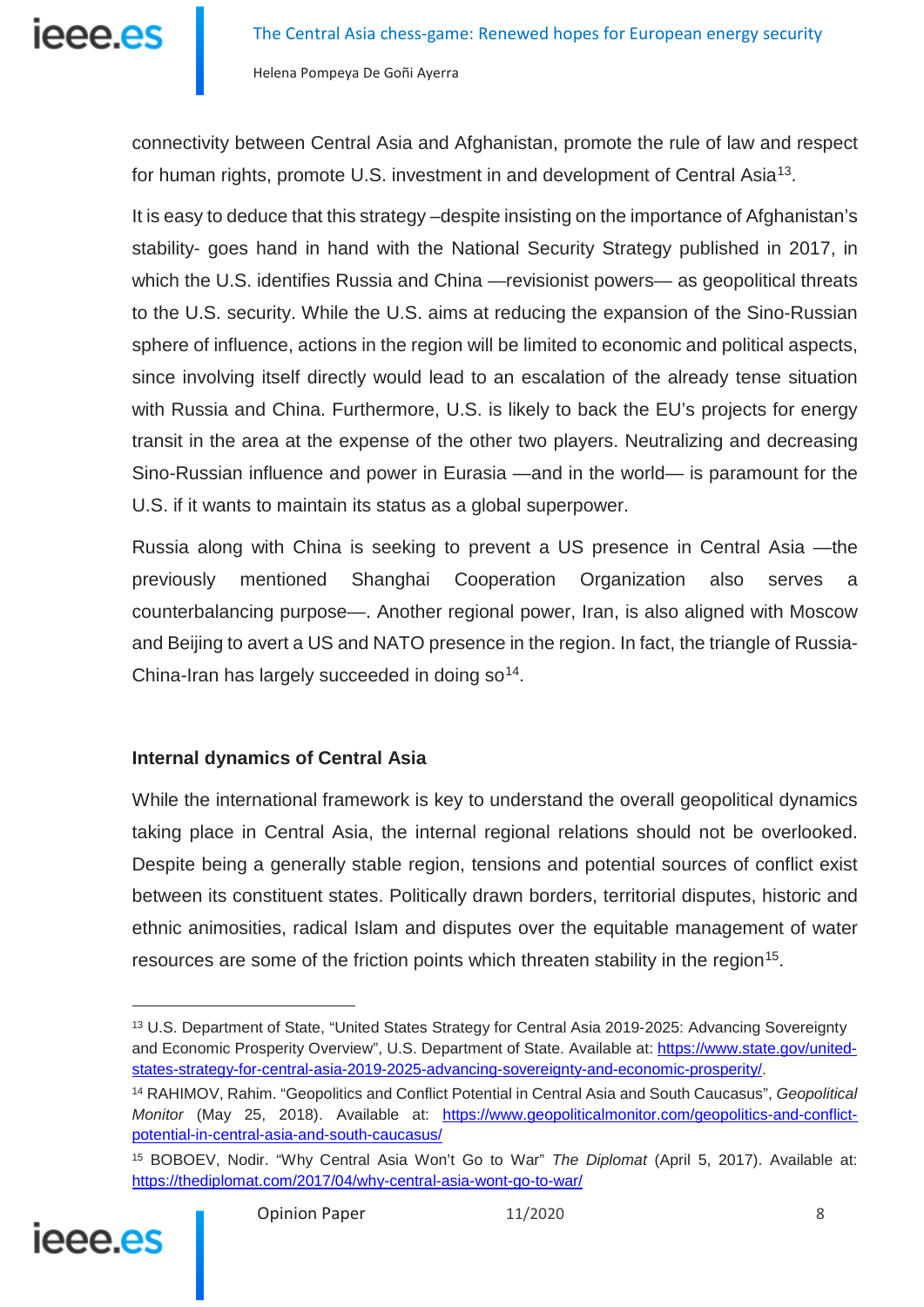

Kazakhstan and Uzbekistan are the major regional powers in Central Asia in terms of military, economic, territorial and demographic terms. This has led to rivalry over Central Asia's internal hegemony, undermining possibilities towards furthering regional integration. Still, there is yet another element which is used as a power currency within the region and is actually in the hands of the weaker states: water. Disputes over water resources put a continuous pressure over the regional relations of the five ex-soviet republics. In terms of hydric resources, Central Asia could be divided into two main blocs: downstream and upstream countries. The downstream countries —Kazakhstan, Turkmenistan and Uzbekistan— are richer in fossil fuels but dependent on water inflows. The upstream countries —Kyrgyzstan and Tajikistan— are home to the hatcheries of the Syr Darya and Amu Darya respectively. While economically weaker, these countries trade water to Uzbekistan and Kazakhstan for energy in the form of gas, coal or oil. Tensions often go as follows: Turkmenistan is using too much water to the detriment of Uzbekistan, which in turn has been accused by Kazakhstan of taking more than its share. Kyrgyzstan and Tajikistan say that the three downstream countries are all exceeding quotas<sup>16</sup>. Conflict has been more acute between Uzbekistan and the upstream countries, often leading to negative narratives and the threat of the use of force over hydric resources.

Nonetheless, despite some skirmishes over territorial disputes and heated political discourses, traditional war-like conflict between the Central Asia states is unlikely to happen, especially in the light of the interests of Russia, China and the EU in the region. The Eurasian hegemons would oppose or mediate any sort of conflict erupting between states in order to ensure the stability of the region and thus secure their interests.

## **The EU's energy security strategy**

So far, this article has focused on the geopolitical and geostrategic importance of Central Asia. This has served as pavement towards the key concern of this analysis: the potential of Central Asia to meet European demands for energy security and diversification. It is within the EU's main strategies to reduce its energy dependence. The EU relies heavily on imports to meet its energy needs, and its dependency rates keep growing. One of the

<span id="page-8-0"></span><sup>&</sup>lt;sup>16</sup> TYNAN, Deirdre. "Central Asia: Water and Conflict", International Crisis Group, (30 May, 2002). Available at: <https://www.crisisgroup.org/europe-central-asia/central-asia/uzbekistan/central-asia-water-and-conflict>



<u>.</u>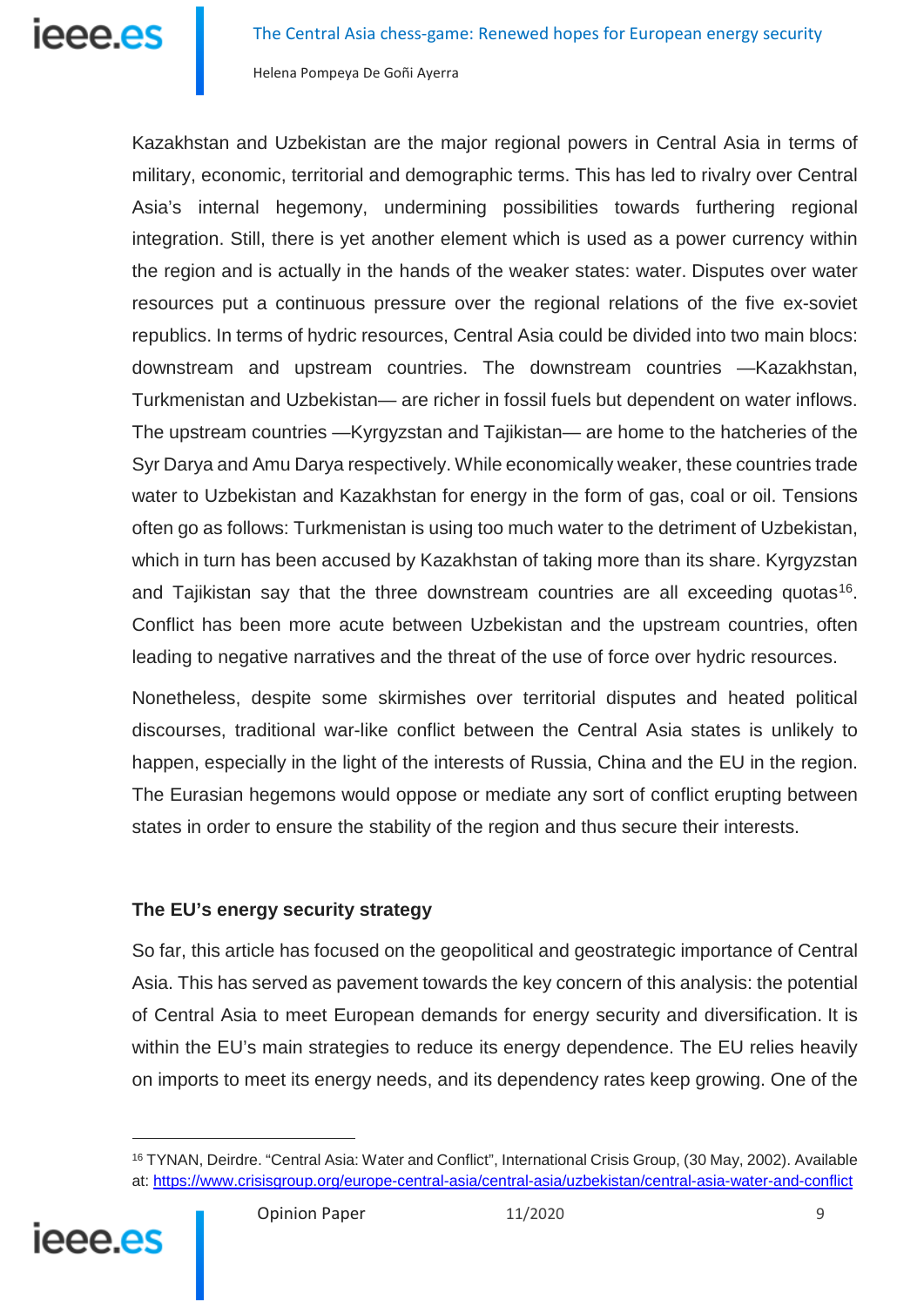main threats to the security of this energy supply is the concentration of these imports among very few external partners, being Russia the main supplier. EU gets 30 % of the oil and 40 % of the gas it imports from Russia<sup>17</sup>. In face of the current tense relationship between Russia and the EU sparking as a result of the 2014 Ukraine crisis, EU's need for diversifying its energy supply routes has become increasingly pressing. Many countries in Central and South East Europe are dependent on a single supplier to meet their gas energy needs. Further developing the Southern Gas Corridor —a complex chain of pipelines bringing natural gas from the Caspian region to Europe— is key to improve the security and diversity of European energy supplies<sup>18</sup>.

There are currently three projects within the Southern Gas Corridor which enhance the security of the EU in terms of energy: The Trans-Anatolia Natural Gas Pipeline (TANAP), bringing Azeri gas through Turkey and into Europe; the Trans-Adriatic-Pipeline (TAP), coming from Turkey and joining with Greece, Albania and Italy; and the South Caucasus Pipeline, connecting Azerbaijan, Georgia, Turkey and Europe.

The EU has succeeded in reaching some of the resources of the Caspian Sea without relying on Russian transit lines. Nonetheless, Central Asia resources still fall to some degree under Russian control. Kazakhstan, an oil exporter to Europe and key partner for Russia serves as transit route for oil and gas from the other Central Asian states<sup>19</sup>. While resources from Central Asia do enter the European Union, they do so through the Russian Federation. For this reason, the reopening of negotiations over the Trans-Caspian Gas Pipeline are bringing renewed hopes for EU's energy security. The Trans-Caspian Gas Pipeline (TCGP) is a proposed subsea pipeline between Turkmenistan —the region's main gas exporter— and Azerbaijan, which would connect to the Southern Gas Corridor and transport natural gas into the EU.

<span id="page-9-2"></span><span id="page-9-1"></span><span id="page-9-0"></span><sup>19</sup> HART, Michael. "Central Asia's Oil and Gas Now Flows to the East" *The Diplomat*, (August 18, 2016). Available at: <https://thediplomat.com/2016/08/central-asias-oil-and-gas-now-flows-to-the-east/>



<sup>17</sup> "Shedding light on energy in the EU, a guided tour of energy statistics", *Eurostat*, (2019). Available at: <https://ec.europa.eu/eurostat/cache/infographs/energy/index.html>

<sup>&</sup>lt;sup>18</sup> "Southern Gas Corridor", Trans Adriatic Pipeline, accessed January 2020. Available at: [https://www.tap](https://www.tap-ag.com/the-pipeline/the-big-picture/southern-gas-corridor)[ag.com/the-pipeline/the-big-picture/southern-gas-corridor](https://www.tap-ag.com/the-pipeline/the-big-picture/southern-gas-corridor)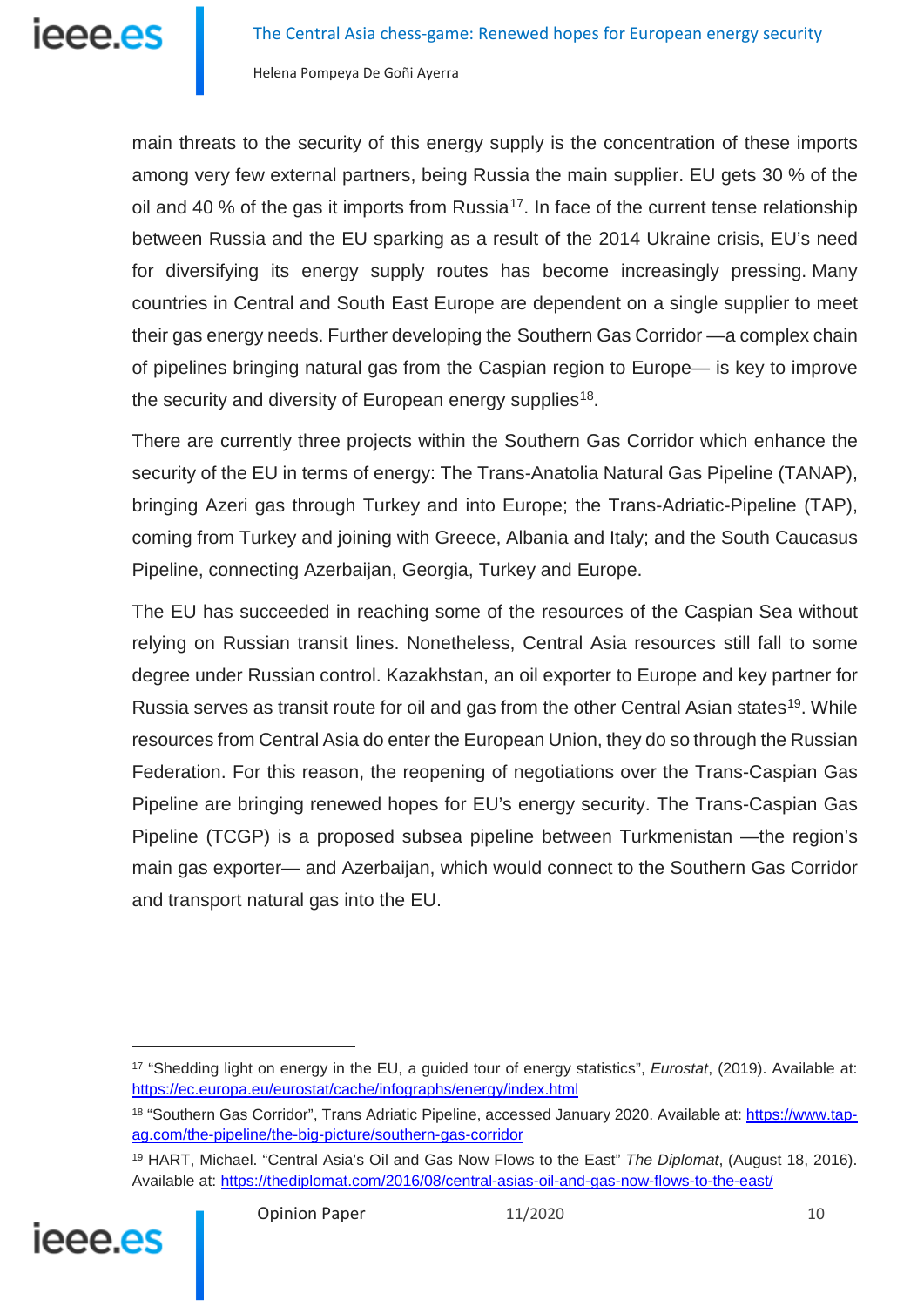First proposed in the late 90's this project has been heavily opposed and criticized by Russia and Iran, current transit countries of Turkmen gas<sup>20</sup>. Russia claims that any project requires the consent of all five Caspian littoral states and has also opposed it by appealing to environmental issues. China is also an important factor to consider when balancing the possibility of the project taking place. Turkmenistan exports directly to China through the Central Asia-China Gas Pipeline<sup>21</sup>. The Chinese giant has almost a monopsony over Turkmenistan, and it is likely that it will not welcome bargains over it.

Turkmenistan, member of the Non-Aligned Movement, has already completed the construction of an East-West pipeline to bring its onshore resources to the Caspian Basis, showing its interest on exporting directly to Europe and diversifying its clients. But this pipeline remains obsolete due to the failure to build the TCGP. Its relations with Russia have become colder over the past decade, since the ex-Soviet republic considers that Russia benefits Kazakhstan over Turkmenistan within the Caspian Sea<sup>[22](#page-10-2)</sup>.

While it seems that recent negotiations meet the same dead ends as they did when first proposed, an offshore actor could still lobby towards the implementation of the project. Despite lacking presence in the region, the U.S. still has the economic and political means to coerce countries in far off territories. Not only has the U.S. shown support for the TCGP but actively opposes the Nord Stream 2 pipeline project launched by Russia to carry gas to Europe through the Baltic Sea. In doing so, Russia would bypass Ukraine eliminating its role as a transit country<sup>23</sup>. So far Nord Stream 2 has failed to get all the necessary permits and the U.S. has threatened to impose sanctions on companies involved with the project. The potential failure of the Nord Stream 2 could uplift the possibilities of Russia allowing the building of the TCGP.

<span id="page-10-3"></span><span id="page-10-2"></span>

<span id="page-10-0"></span><sup>20</sup> RAHIMOV, Rahim. "Prospects for the Trans-Caspian Gas Pipeline Under the Trump Administration", *The Russia File,* (July 18, 2019). Available at: [https://www.wilsoncenter.org/blog-post/prospects-for-the-trans](https://www.wilsoncenter.org/blog-post/prospects-for-the-trans-caspian-gas-pipeline-under-the-trump-administration)[caspian-gas-pipeline-under-the-trump-administration](https://www.wilsoncenter.org/blog-post/prospects-for-the-trans-caspian-gas-pipeline-under-the-trump-administration)

<span id="page-10-1"></span><sup>&</sup>lt;sup>21</sup> "The European Commission's Connecting Europe Facility is funding the Pre-FEED, Reconnaissance Surveys and Strategic and Economic Evaluations of the Trans-Caspian Pipeline", Trans-Caspian Pipeline, Accessed January 2020. Available at: <http://w-stream-transcaspian.com/>

<sup>22</sup> VELÁZQUEZ LEÓN, Sonia. "Gas y petróleo en Asia Central, ¿Alternativa para la dependencia energética de la UE?", *IEEE*, (11 August, 2017).

<sup>23</sup> Idem 20.